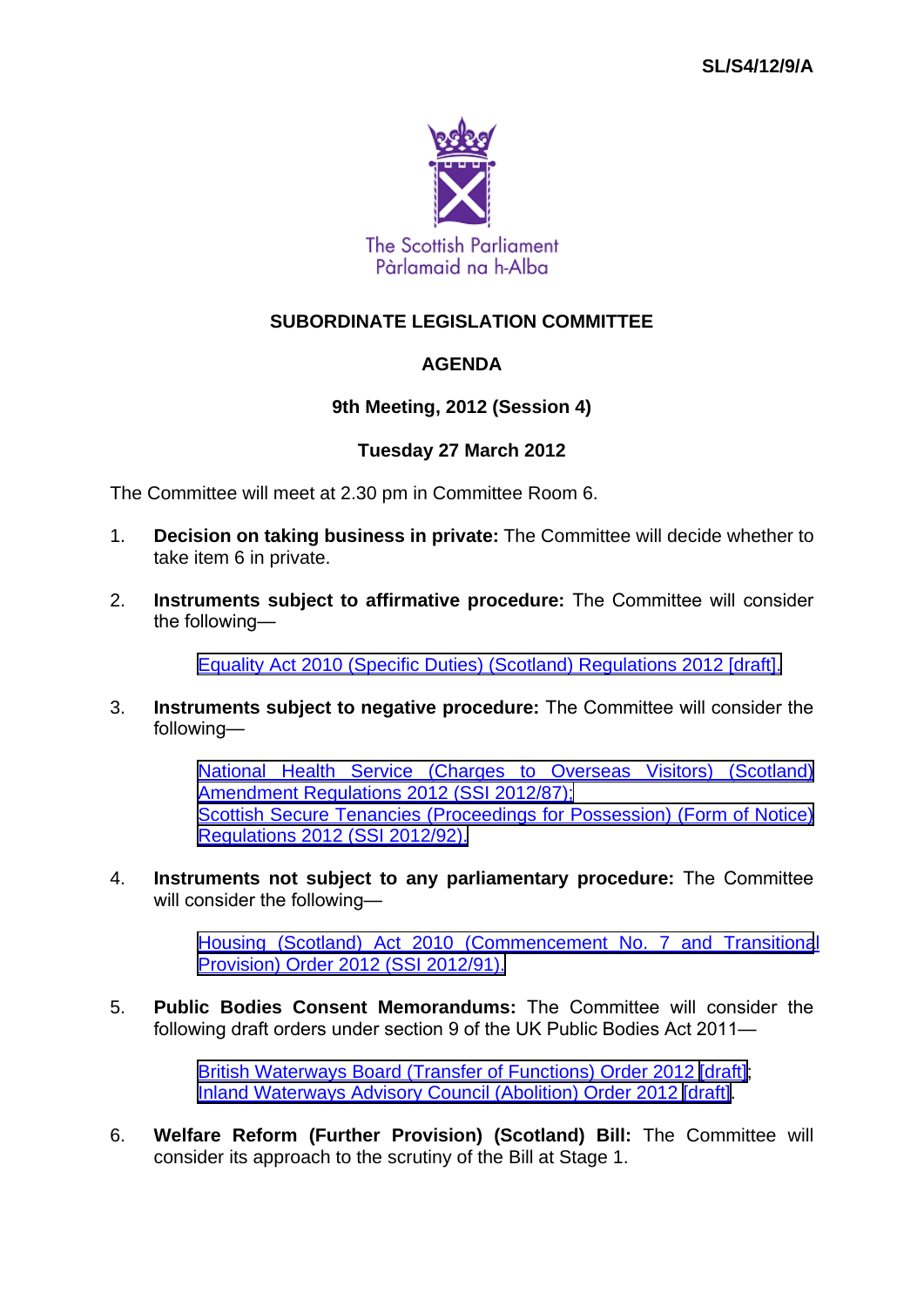## **SL/S4/12/9/A**

Irene Fleming Clerk to the Subordinate Legislation Committee Room T2.60 The Scottish Parliament Edinburgh Tel: 0131 348 5212 Email: irene.fleming@scottish.parliament.uk